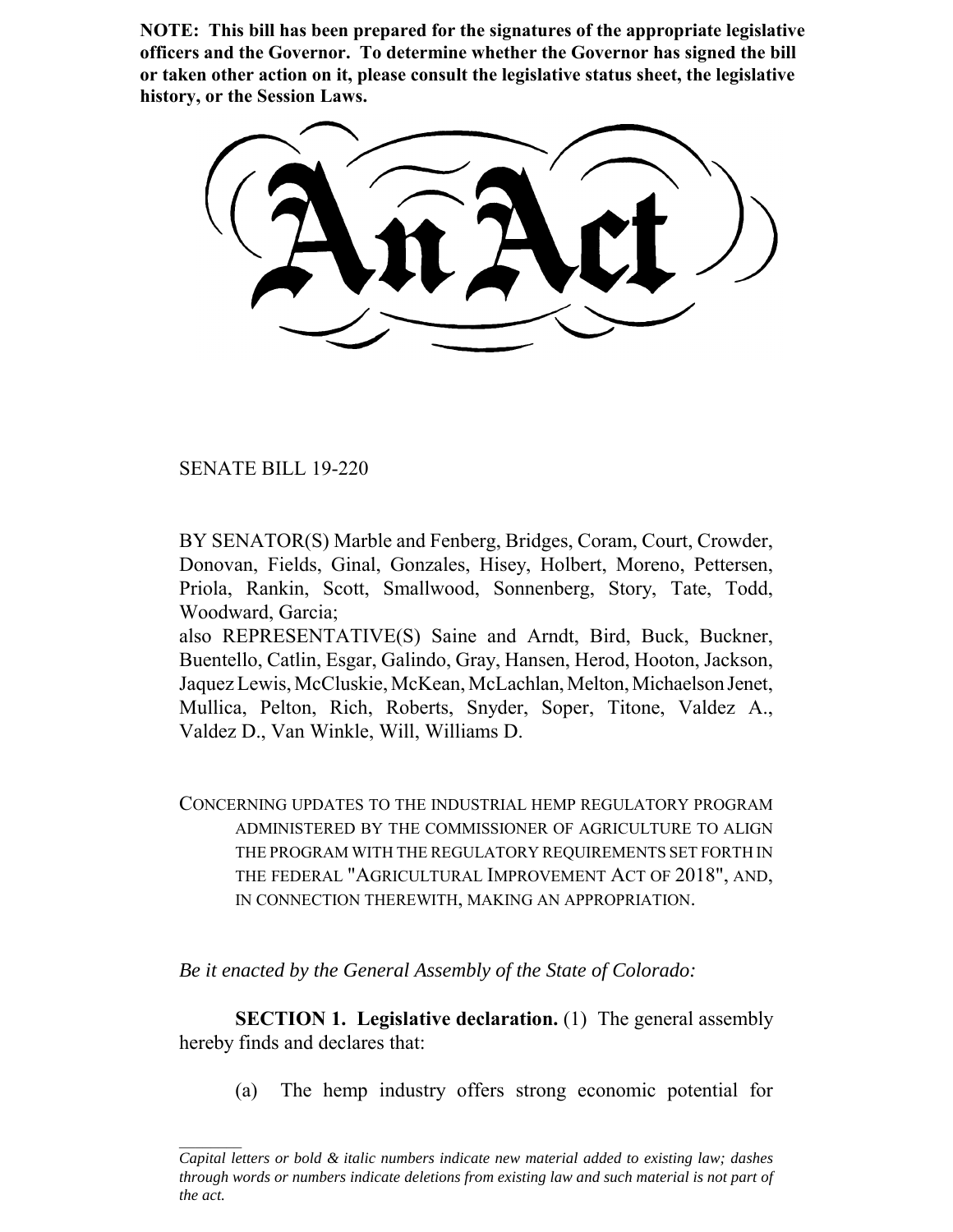agricultural producers throughout Colorado, innovators in the manufacturing space, and entrepreneurs across the country;

(b) Colorado leads the nation in public policy supporting the hemp industry and is poised to continue that leadership with the passage of the federal "Agricultural Improvement Act of 2018";

(c) It is the intent of the general assembly that the department of agriculture, the department of public health and environment, and other state agencies continue to regulate hemp in compliance with the federal "Agricultural Improvement Act of 2018";

(d) Ensuring equitable regulation and enforcement for hemp under state law will keep Colorado competitive in the hemp industry and spur economic development; and

(e) To ensure that Colorado continues to lead the nation in public policy supporting the hemp industry, the general assembly and the department of agriculture support all pathways to new hemp variety development, including the development of certified seed and the support of developers of new varieties of hemp seed who may choose not to enter the certified seed system for their proprietary genetics.

**SECTION 2.** In Colorado Revised Statutes, 35-61-101, **amend** (1) and (7) as follows:

**35-61-101. Definitions.** As used in this article 61, unless the context otherwise requires:

(1) "Certified seed" means industrial hemp seed, including Colorado heritage cannabis seed, that has been certified by an organization recognized by the department as PRODUCING MATURE PLANTS having no more than a three-tenths of one percent of delta-9 tetrahydrocannabinol concentration on a dry-weight basis.

(7) "Industrial hemp" OR "HEMP" means  $\alpha$  THE plant of the genus Cannabis SATIVA L. and any part of the plant, INCLUDING THE SEEDS OF THE PLANT AND ALL DERIVATIVES, EXTRACTS, CANNABINOIDS, ISOMERS, ACIDS, SALTS, AND SALTS OF ISOMERS, whether growing or not, containing WITH a delta-9 tetrahydrocannabinol concentration of no more than three-tenths of

## PAGE 2-SENATE BILL 19-220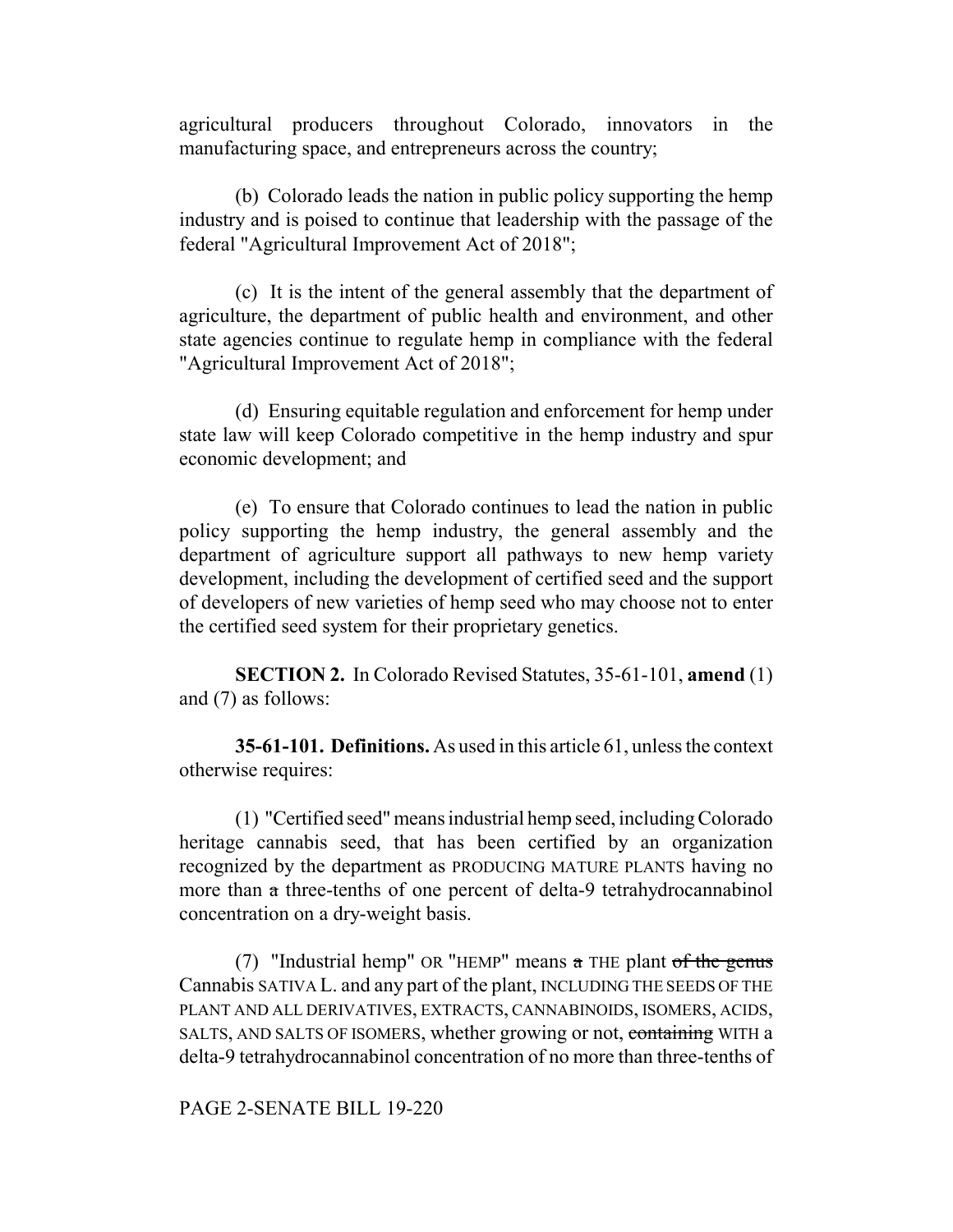one percent on a dry-weight basis.

**SECTION 3.** In Colorado Revised Statutes, 35-61-104, **amend** (3) and (5); **repeal** (1)(b); and **add** (6) as follows:

**35-61-104. Registration - cultivation of industrial hemp research and development growth - hemp management plan - rules.**  $(1)$  (b) If a person registered under the industrial hemp remediation pilot program prior to May 28, 2013, applies for a registration pursuant to paragraph (a) of this subsection  $(1)$  within sixty days after the applications are made available, the person may continue to engage in industrial hemp activities as authorized under the pilot program until the commissioner makes a determination on the person's application.

(3) (a) A registration issued pursuant to this section is valid for one year In order FROM THE DATE OF ITS ISSUANCE.

(b) To continue engaging in industrial hemp cultivation or research and development growth operations in this state the AFTER A REGISTRATION'S EXPIRATION, A registrant must annually apply for a RENEWAL OF ITS registration in accordance with subsection  $(1)$  of this section RULES ADOPTED BY THE COMMISSIONER SETTING FORTH APPLICATION RENEWAL AND REVIEW PROCESSES AND SETTING A REGISTRATION RENEWAL FEE.

(5) The commissioner shall adopt rules by March 1,  $2014$ , and as necessary thereafter to implement the registration program and to **implement** and administer this article ARTICLE 61.

(6) THE COMMISSIONER OR THE COMMISSIONER'S DESIGNEE SHALL SUBMIT A HEMP MANAGEMENT PLAN IN ACCORDANCE WITH THE REQUIREMENTS AND TIMELINES PRESCRIBED BY THE SECRETARY OF THE UNITED STATES DEPARTMENT OF AGRICULTURE PURSUANT TO THE "AGRICULTURE IMPROVEMENT ACT OF 2018", PUB.L. 115-334, AS AMENDED, FOR APPROVAL BY THE SECRETARY. IN DRAFTING THE HEMP MANAGEMENT PLAN, THE COMMISSIONER OR THE COMMISSIONER'S DESIGNEE MAY CONSULT WITH ANY STAKEHOLDERS, INCLUDING LOCAL GOVERNMENTS, STATE AND FEDERAL AND LAW ENFORCEMENT AGENCIES, AND SHALL CONSULT WITH PRIVATE INDUSTRY. IN DEVELOPING A HEMP MANAGEMENT PLAN PURSUANT TO THIS SUBSECTION (6), THE COMMISSIONER OR THE

## PAGE 3-SENATE BILL 19-220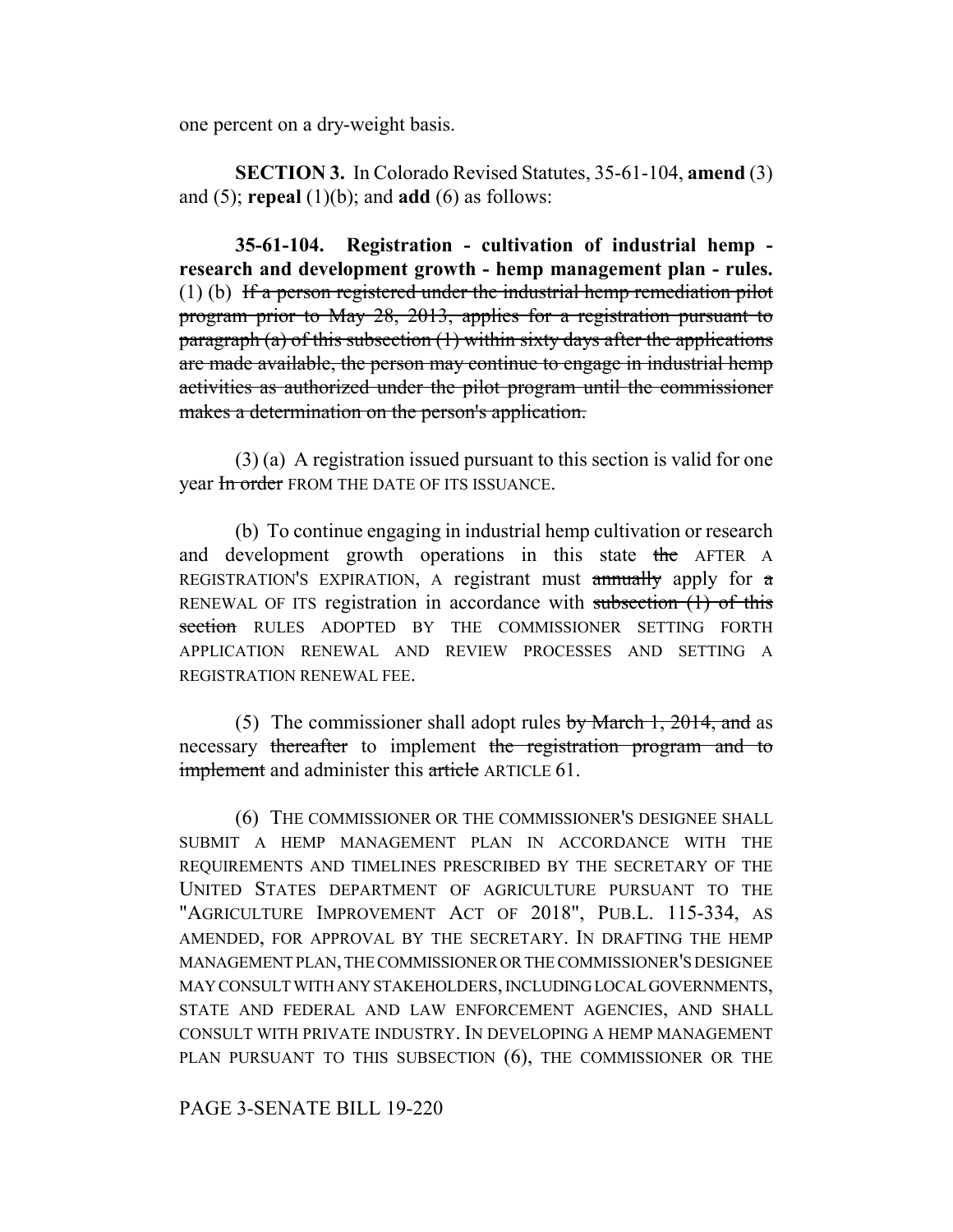COMMISSIONER'S DESIGNEE SHALL ESTABLISH RULES AUTHORIZING THE DISPOSAL OF A PLANT.THE RULES MAY AUTHORIZE SOME FORM OF REUSE OF THE PLANT IN ACCORDANCE WITH FEDERAL GUIDELINES.

**SECTION 4.** In Colorado Revised Statutes, 35-61-104.5, **amend**  $(1)(a)$  and  $(2)$ ; and **repeal**  $(1)(b)$  as follows:

**35-61-104.5. Research - certified seed program - fees.** (1) (a) The department shall administer an industrial hemp grant research program so that state institutions of higher education may conduct research to develop or recreate strains of industrial hemp. best suited for industrial applications. The purpose of the research may include growing industrial hemp to provide breeding strains to aid Colorado's industrial hemp program and to create Colorado strains of industrial hemp.

(b) An institution of higher education that conducts industrial hemp seed research may accept seed varieties that are approved by the committee or the department. The institution of higher education may work with private hemp developers and other stakeholders to develop a Colorado heritage seed.

(2) In addition to the fees collected pursuant to section 35-61-106 OR PURSUANT TO RULES PROMULGATED UNDER SECTION 35-61-104, the commissioner may collect an additional A fee, established by the committee, from FOR each registrant REGISTRATION for the purpose of funding industrial hemp research and certification programs, including by making grants to institutions of higher education as specified in subsection (1) of this section. The fees collected shall be deposited in the industrial hemp research grant fund created in section 35-61-106 (3). The department may solicit, apply for, and accept moneys MONEY from other sources for the grant program.

**SECTION 5.** In Colorado Revised Statutes, 35-61-105, **amend** (1) introductory portion and (1)(a); and **repeal** (1)(b) as follows:

**35-61-105. Report of growth and sales activities - verification of crop content - testing - waiver of concentration limits - rules.** (1) At least annually and more often as required by the commissioner, a person who obtains a registration under this article ARTICLE 61 to engage in industrial hemp cultivation for commercial purposes shall file with the

PAGE 4-SENATE BILL 19-220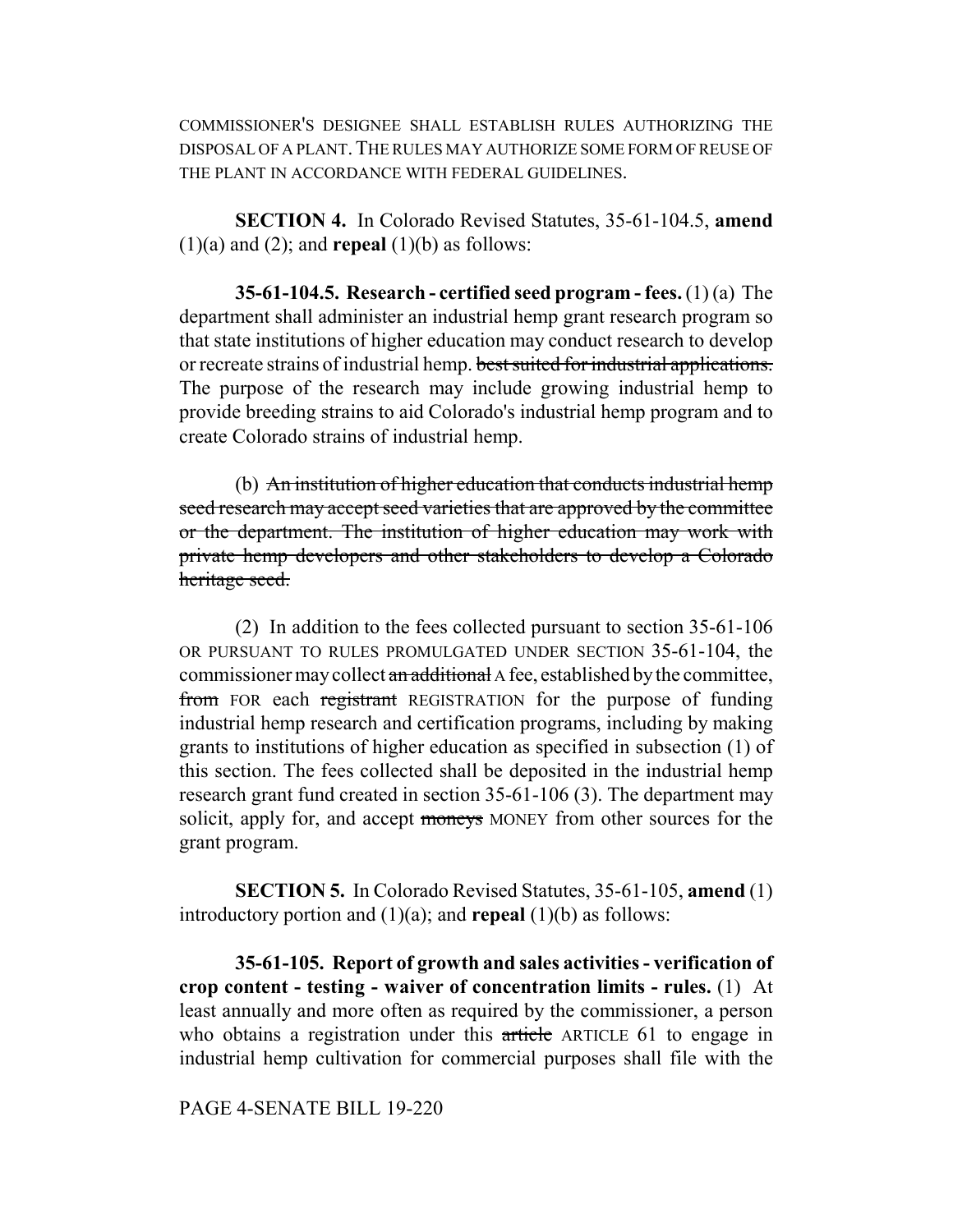department a report that includes the following information:

(a) Prior to planting, a verification that the crop the registrant will plant is of a type and variety of hemp that will produce a delta-9 tetrahydrocannabinol concentration of no more than three-tenths of one percent on a dry-weight basis; AND

(b) Documentation demonstrating that the registrant has entered into a purchase agreement with an in-state industrial hemp processor; and

**SECTION 6.** In Colorado Revised Statutes, **repeal** 35-61-109.

**SECTION 7. Appropriation.** (1) For the 2019-20 state fiscal year, \$406,470 is appropriated to the department of agriculture. This appropriation is from the industrial hemp registration program cash fund created in section 35-61-106 (1), C.R.S. To implement this act, the department may use this appropriation as follows:

(a) \$405,470 for use by the plant industry division, which amount is based on an assumption that the division will require an additional 4.6 FTE; and

(b) \$1,000 for vehicle lease payments.

(2) For the 2019-20 state fiscal year, \$1,000 is appropriated to the department of personnel. This appropriation is from reappropriated funds received from the department of agriculture under subsection (1)(b) of this section. To implement this act, the department of personnel may use this appropriation to make vehicle replacement lease/purchase payments for the department of agriculture.

**SECTION 8. Safety clause.** The general assembly hereby finds,